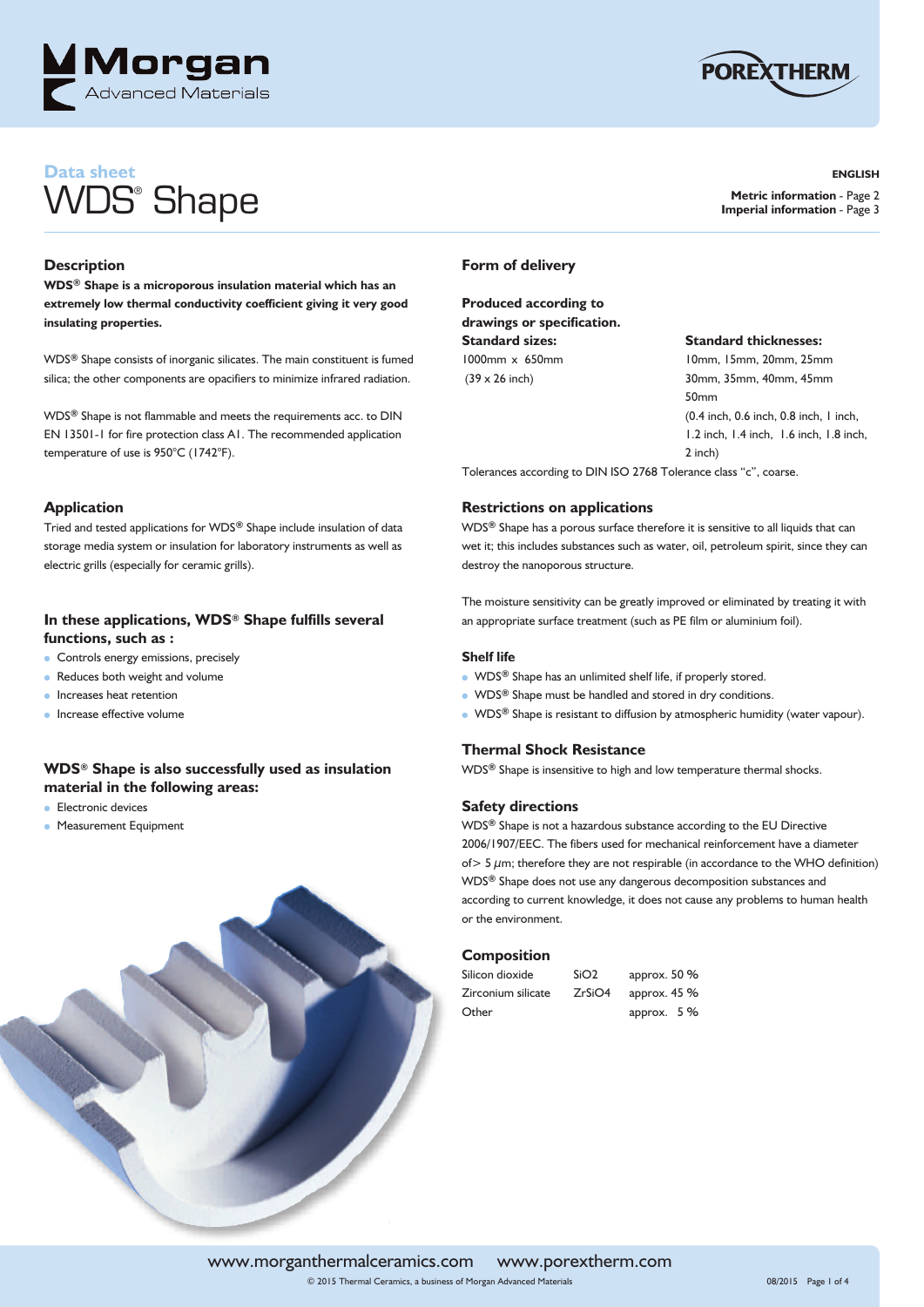

## **Data sheet** WDS® Shape

**Linear shrinkage** % 24hrs full soak

**Thermal conductivity** W/m**·**K ASTM C177

**Physical properties**

The above data are only intended as a guide and should not be used in preparing specifications.

**Colour** White

**Nominal density** kg/m<sup>3</sup> 300 - 350

**Classification temperature**  $\degree$ C 1000

**Recommended temperature of use**  $^{\circ}$ C 950

**Cold compressive strength N/mm<sup>2</sup> ASTM C165 0.342** 

**Shrinkage** % @1000°C for 12 hrs exposed on single side AAW 906-00 0.4

**Compressive strength** MPa ASTM C165 @600°C **0.56** 0.56

 $\textcircled{a}$ 950°C 1.112  $\textcircled{a}$ 950°C 1.122  $\textcircled{a}$  $\textcircled{1000°C}$  and  $\textcircled{1000°C}$  and  $\textcircled{21000\textdegree}$ 

 $\textcircled{a}100^{\circ}\text{C}$  and  $\textcircled{a}100^{\circ}\text{C}$  and  $\textcircled{a}100^{\circ}\text{C}$  and  $\textcircled{a}100^{\circ}\text{C}$  and  $\textcircled{a}100^{\circ}\text{C}$  and  $\textcircled{a}100^{\circ}\text{C}$  and  $\textcircled{a}100^{\circ}\text{C}$  and  $\textcircled{a}100^{\circ}\text{C}$  and  $\textcircled{a}100^{\circ}\text{C}$   $\textcircled{200°C}$  and  $\textcircled{200°C}$  and  $\textcircled{200°C}$  and  $\textcircled{101}$  $\textcircled{a}$ 400°C  $\textcircled{b}$  0.031  $\textcircled{a}$  600°C  $\textcircled{b}$  600°C  $\textcircled{b}$  600°C  $\textcircled{b}$  600°C  $\textcircled{b}$  600°C  $\textcircled{b}$  600°C  $\textcircled{b}$  600°C  $\textcircled{b}$  600°C  $\textcircled{b}$  600°C  $\textcircled{b}$  600°C  $\textcircled{b}$  600°C  $\textcircled{b}$  600°C  $\textcircled{b}$  600°C  $\textcircled{b}$  600  $\textcircled{a}$ 800°C  $\textcircled{b}$  0.042

**Specific heat capacity** kJ/kg·K DIN 51007 @700°C 0.909



### **Metric information**

| <b>Contact</b> |
|----------------|
|----------------|

**Europe:** Telephone: +44 (0) 151 334 4030

E-mail: marketing.tc@morganplc.com

**North America:** Telephone: +1 (706) 796 4200

E-mail: northamerica.tc@morganplc.com

#### **South America:**

Telephone: +54 (11) 4373 4439

E-mail: marketing.tc@morganplc.com

**Asia:** Telephone:

+65 6595 0000

E-mail: asia.mc@morganplc.com

**Porextherm:**

Porextherm Dämmstoffe GmbH Heisinger Straße 8/10 D-87437 Kempten

Telephone: + 49 (0)831 - 575360 Fax: + 49 (0)831 - 575363

The data presented in this leadler are in<br>accordance with the pearls taste of our accordance with the present state of our<br>knowledge, but do not absolve the user from<br>carefully checking all supplies immediately one receipt from the obligation of investigating the<br>rights and, if necessary, clarifying the position<br>rights and, if necessary, clarifying the position<br>Recommendations for use do not constitute<br>a warranty, either express or implied, the fitness or suitability of the product for a particular purpose.

Whilst the values and application information<br>in this datasheet are typical, they are given<br>for guidance only. The values and the<br>information given are subject to normal<br>manufacturing variation and may be subject<br>to change guarantees and gives no warranties about the suitability of a product and you should seek advice to confirm the product's suitability for use with Morgan Advanced Materials - Thermal Ceramics.

Morgan Advanced Materials plc Registered in England & Wales at Quadrant, 55-57 High Street, Windsor, Berkshire SL4 1LP UK Company No. 286773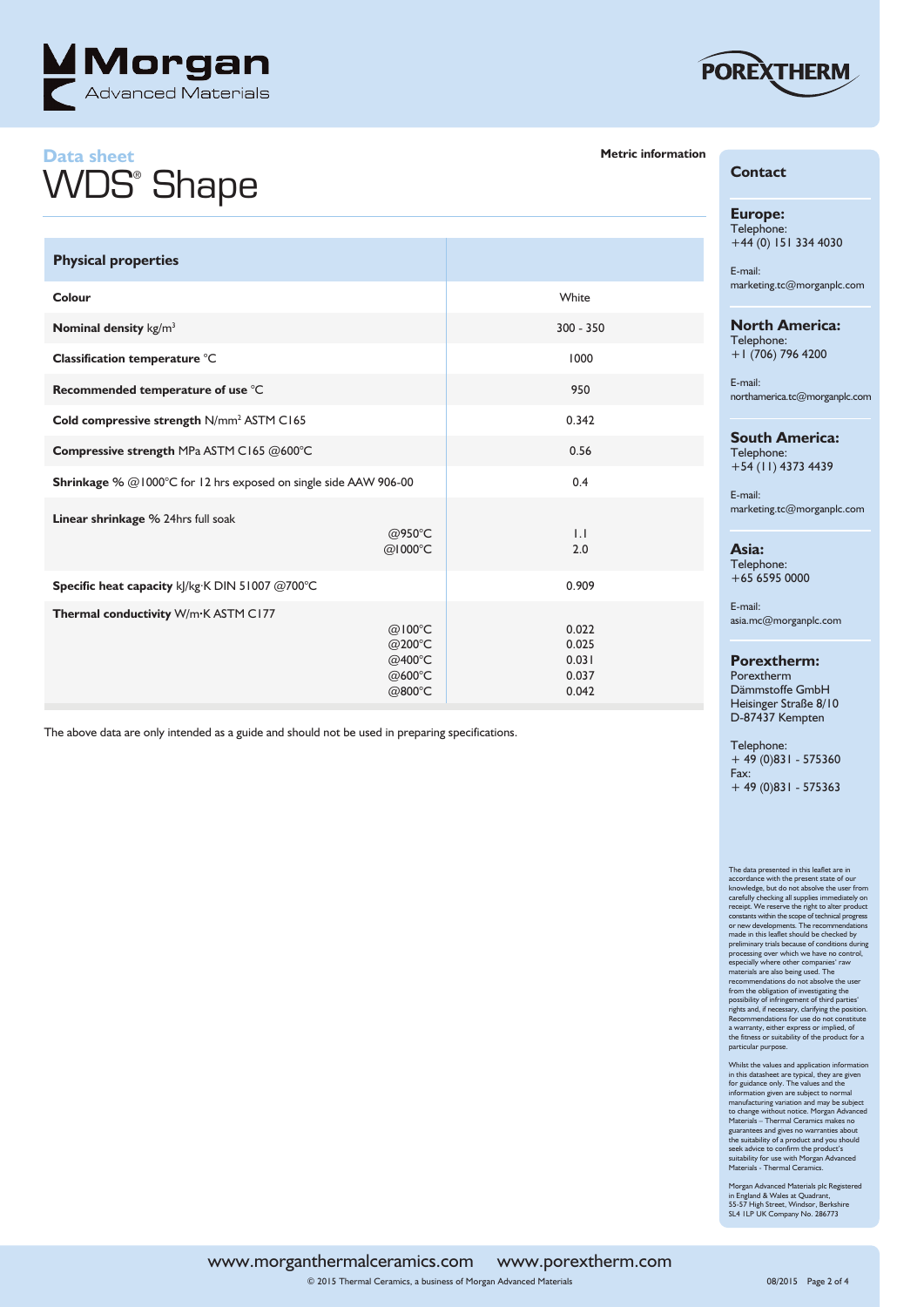

## **Data sheet** WDS® Shape



### **Imperial information**

| <b>Physical properties</b>                                       |                                                                                         |                                      |
|------------------------------------------------------------------|-----------------------------------------------------------------------------------------|--------------------------------------|
| Colour                                                           |                                                                                         | White                                |
| Nominal density pcf                                              |                                                                                         | $18.73 - 21.85$                      |
| Classification temperature °F                                    |                                                                                         | 1832                                 |
| Recommended temperature of use °F                                |                                                                                         | 1742                                 |
| Cold compressive strength N/mm <sup>2</sup> ASTM C165            |                                                                                         | 0.342                                |
| Compressive strength MPa ASTM C165 @1112°F                       |                                                                                         | 0.56                                 |
| Shrinkage % @1832°F for 12 hrs exposed on single side AAW 906-00 |                                                                                         | 0.4                                  |
| Linear shrinkage % 24hrs full soak                               | $@$ 1652°F<br>$@$ l 742 ${}^{\circ}$ F                                                  | 1.2<br>2.2                           |
| Specific heat capacity kJ/kg·K DIN 51007 @1292°F                 |                                                                                         | 0.909                                |
| Thermal conductivity BTU·in./hr·ft <sup>2</sup> ·°F ASTM C177    | $@212^{\circ}F$<br>$@392^{\circ}F$<br>$@752^{\circ}F$<br>$@$ III2°F<br>$@1472^{\circ}F$ | 0.15<br>0.17<br>0.21<br>0.26<br>0.29 |

The above data are only intended as a guide and should not be used in preparing specifications.

#### **Europe:** Telephone:

**Contact**

+44 (0) 151 334 4030

E-mail: marketing.tc@morganplc.com

#### **North America:** Telephone: +1 (706) 796 4200

E-mail: northamerica.tc@morganplc.com

#### **South America:**

Telephone: +54 (11) 4373 4439

E-mail: marketing.tc@morganplc.com

**Asia:**

Telephone: +65 6595 0000

E-mail: asia.mc@morganplc.com

**Porextherm:**

Porextherm Dämmstoffe GmbH Heisinger Straße 8/10 D-87437 Kempten

Telephone: + 49 (0)831 - 575360 Fax: + 49 (0)831 - 575363

# The data presented in this leadler are in<br>accordance with the pearls taste of our accordance with the present state of our<br>knowledge, but do not absolve the user from<br>carefully checking all supplies immediately one receipt from the obligation of investigating the<br>possibility of infringement of third parties'<br>rights and, if necessary, clarifying the position.<br>Recommendations for use do not constitute<br>a warranty, either express or implied, of<br>

Whilst the values and application information<br>in this datasheet are typical, they are given<br>for guidance only. The values and the<br>information given are subject to normal<br>manufacturing variation and may be subject<br>to change

Morgan Advanced Materials plc Registered in England & Wales at Quadrant, 55-57 High Street, Windsor, Berkshire SL4 1LP UK Company No. 286773